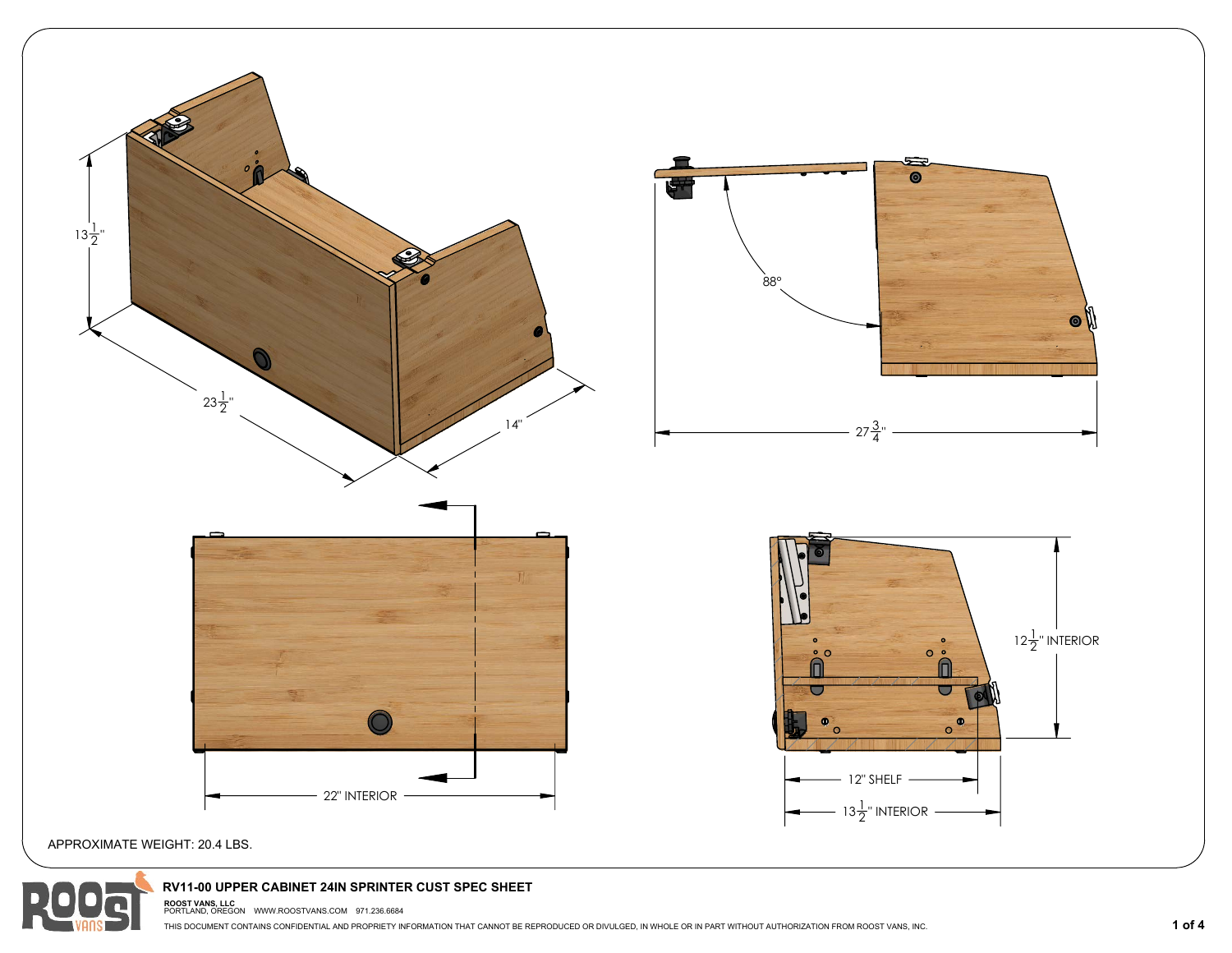

APPROXIMATE WEIGHT: 20.4 LBS.



## **RV11-00 UPPER CABINET 24IN SPRINTER CUST SPEC SHEET**

**ROOST VANS, LLC**  PORTLAND, OREGON WWW.ROOSTVANS.COM 971.236.6684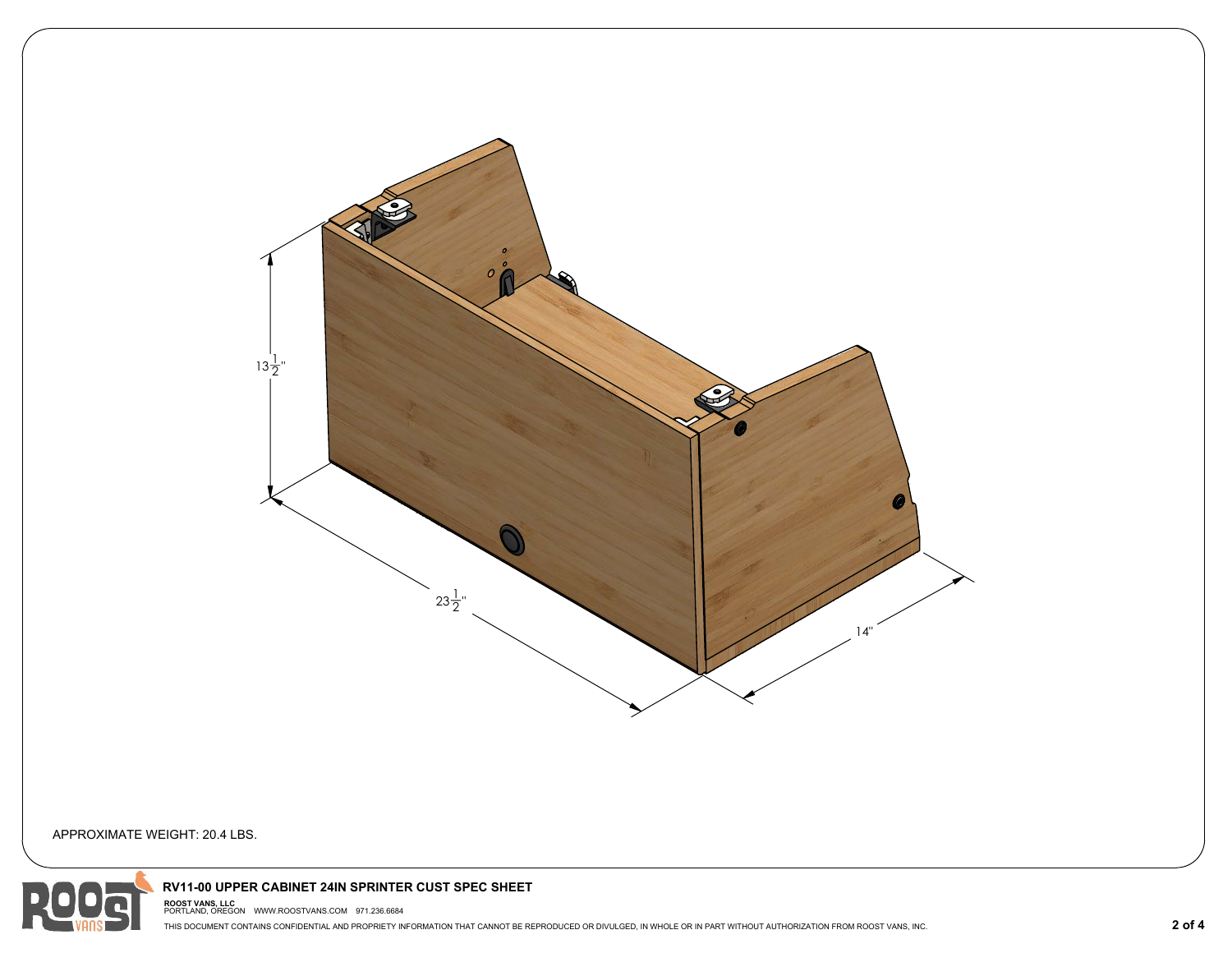



## **RV11-00 UPPER CABINET 24IN SPRINTER CUST SPEC SHEET**

**ROOST VANS, LLC**  PORTLAND, OREGON WWW.ROOSTVANS.COM 971.236.6684